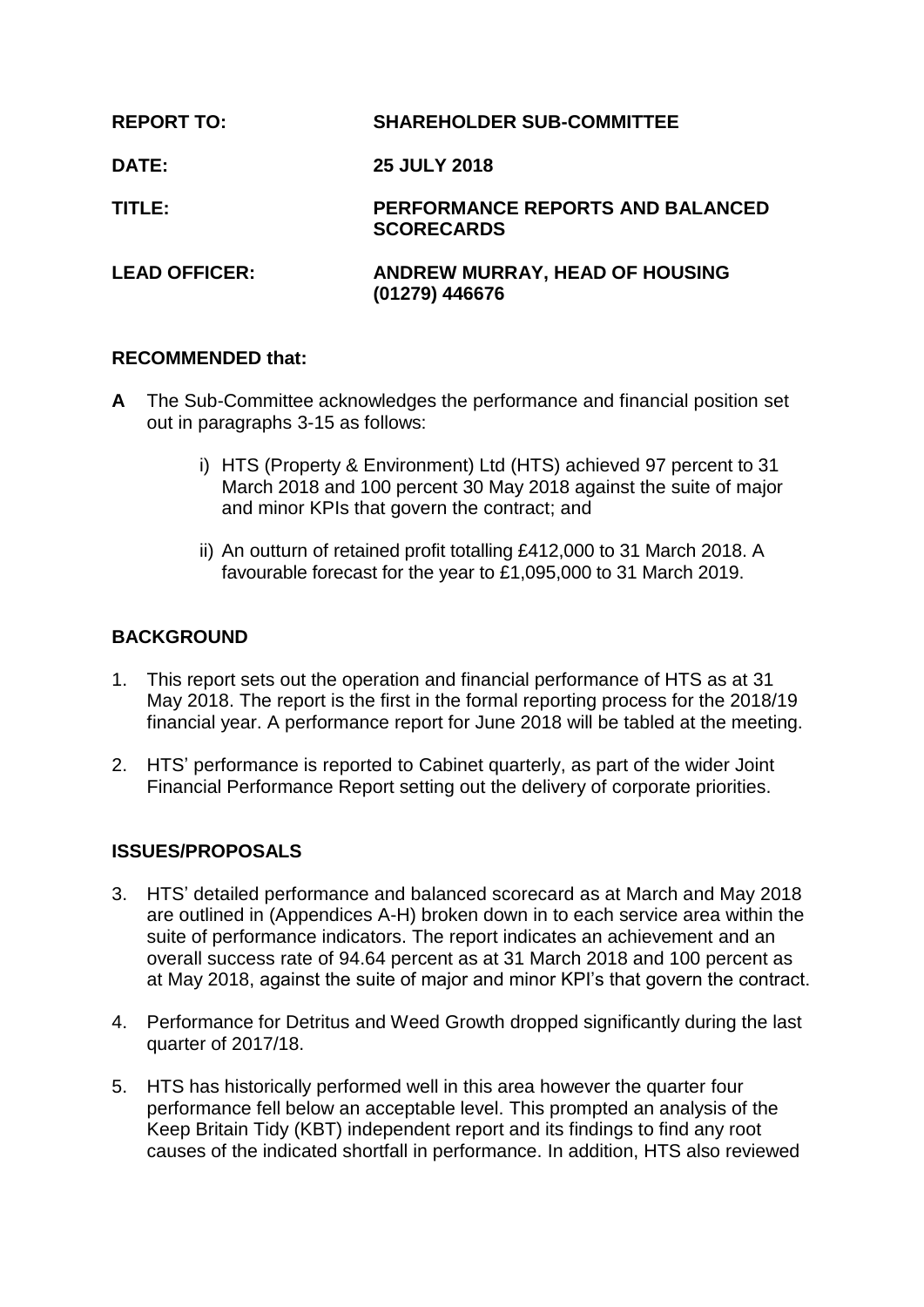its performance against thresholds set for other KPIs relating to Detritus and Weed Growth as well as complaints and member enquiries in these areas.

- 6. Following this downturn in performance, an action plan was developed to bring performance back in line to a targeted level. It is anticipated that the level of performance that will be reported in quarter one will be at targeted levels.
- 7. Performance against tree works carried out within 80 working days remained below target at 93 percent as at 31 March 2018. Performance remained low for quarter four due to outstanding jobs remaining to be completed from the previous quarter. It is anticipated that all outstanding jobs will be completed by quarter 1 2018/19
- 8. In addition, urgent requests for repair works completed within five days from report were below target for housing and non-housing as at 31 March 2018. Increased appointment schedules were allocated to include weekend and some late working to enable the completion of 98.13 percent of housing jobs within target and performance fell marginally short for non-housing at 95.83 percent.
- 9. Statutory tests for non-housing inspections completed prior to due date in accordance with the Council compliance requirements fell below target at 97.65 percent due to two outstanding tests.
- 10. Performance achieved during May 2018 indicated an overall success rate of 100 percent against a suite of major and minor KPIs that govern the contract.
- 11. HTS was established to deliver repairs and environmental maintenance services previously carried out by Kier Harlow Ltd. In setting up a Local Authority Trading Company (LATC) the Council has created a business that can generate income for the Council, trade externally, and deliver core services to a high standard. The Business Plan and Balanced Scorecard outlining priorities for delivery were approved in November 2016 and details of progress on the delivery of priorities are outlined in Appendices G and H.
- 12. The controllable budgets assigned to HTS are managed within an existing Annual Service Charge (ASC) payment, uplifted annually for inflation. As a result of the in-year transition from Kier Harlow Ltd from 1 February 2017 there was a fourteen month reporting period which totalled £20,206,732. The ASC is forecasted to £17,419,884 in 2018/19.
- 13. In addition, the Cabinet have awarded £5.8 million of Housing Capital Business Cases for 2017/18 and 2018/19 as part of the Council's wider Housing Investment Programme (HIP). The Services Agreement allows the Council to award housing capital works on a year by year basis annually to this value up to 2020/21.
- 14. The Committee also at a previous meeting noted that Cabinet had approved the provision of a loan of up to £1.4 million to support the set up costs of HTS. The loan was to cover normal business start-up costs and to ensure that state aid rules were not breached. The loan continues to be repaid at £20,000 per month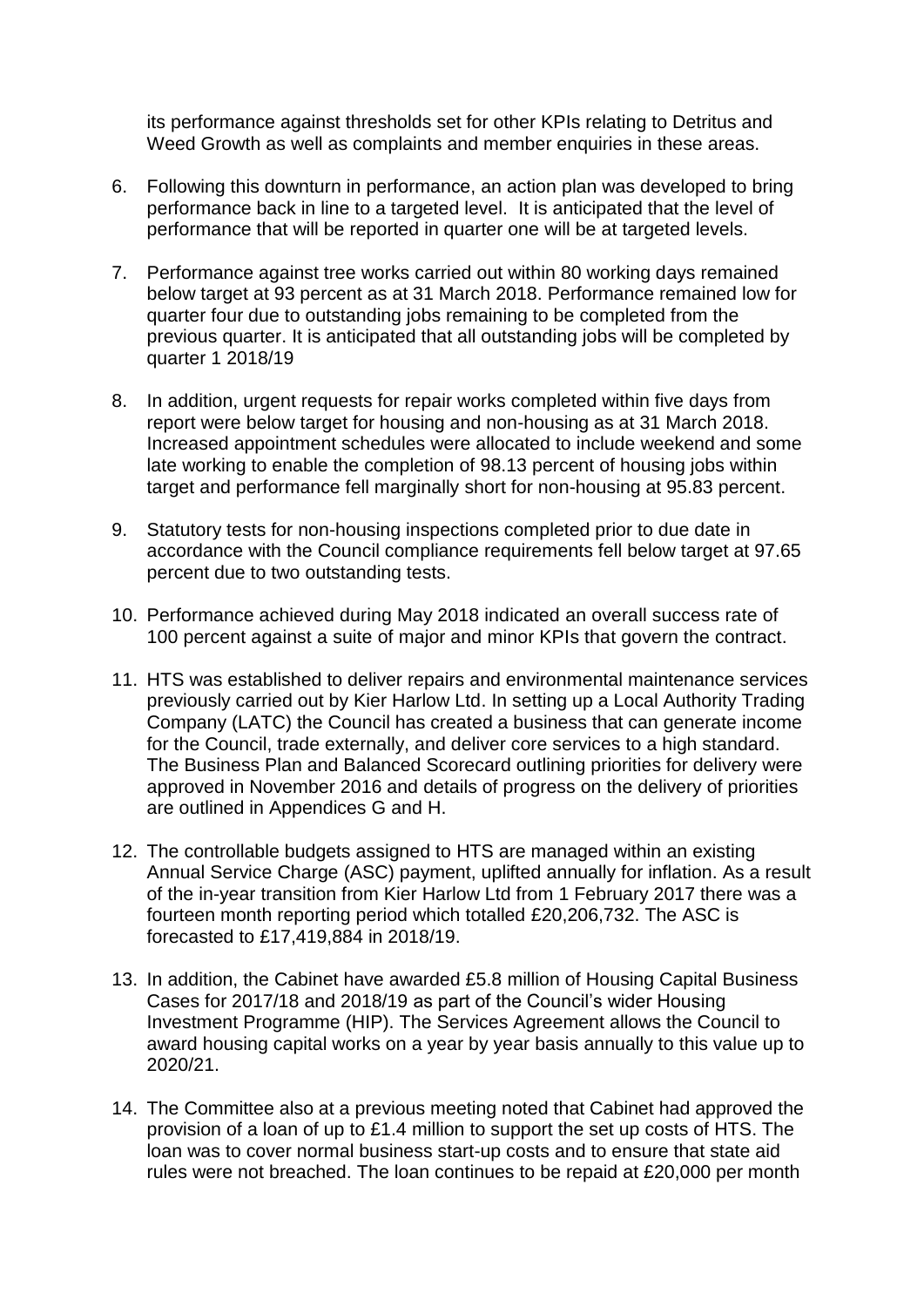and the balance as at May 2018 was 877,000. Interest of £4,000 up to May 2018 has been paid to the Council.

15. Current progress and financial forward forecasting for is outlined in the updated Shareholder statement. A review of trading to March 2018 was £412,000 and indicates a projected retained profit being forecasted for 2018/19 of £1,095,000. This is outlined in (Appendix I).

### **IMPLICATIONS**

#### **Place (Includes Sustainability)**

As contained within the report. **Author: Graeme Bloomer, Head of Place**

**Finance (Includes ICT)** As contained within the report. **Author: Simon Freeman, Head of Finance**

**Housing**

As outlined in the report. **Author: Andrew Murray, Head of Housing**

**Community Wellbeing (Includes Equalities and Social Inclusion)** None specific. **Author: Jane Greer, Head of Community Wellbeing**

**Governance (Includes HR)** None specific. **Author: Colleen O'Boyle, Interim Head of Governance**

# **Appendices**

Appendix A – JPRM Review of Contract KPIs – March 2018

- Appendix B Major KPIs March 2018
- Appendix C Minor KPIs March 2018
- Appendix D JPRM Review of Contract KPIs May 2018
- Appendix E Major KPIs May 2018
- Appendix F Minor KPIs May 2018
- Appendix G Balanced Scorecard March 2018
- Appendix H Balanced Scorecard May 2018
- Appendix I Summary of Management Accounts May 2018

# **Background Papers**

HTS (Property & Environment) Ltd Annual Report and Financial Statements for the period ended 31 March 2018.

HTS Group Limited Annual Report and Unaudited Financial Statements for the year ended 31 March 2018.